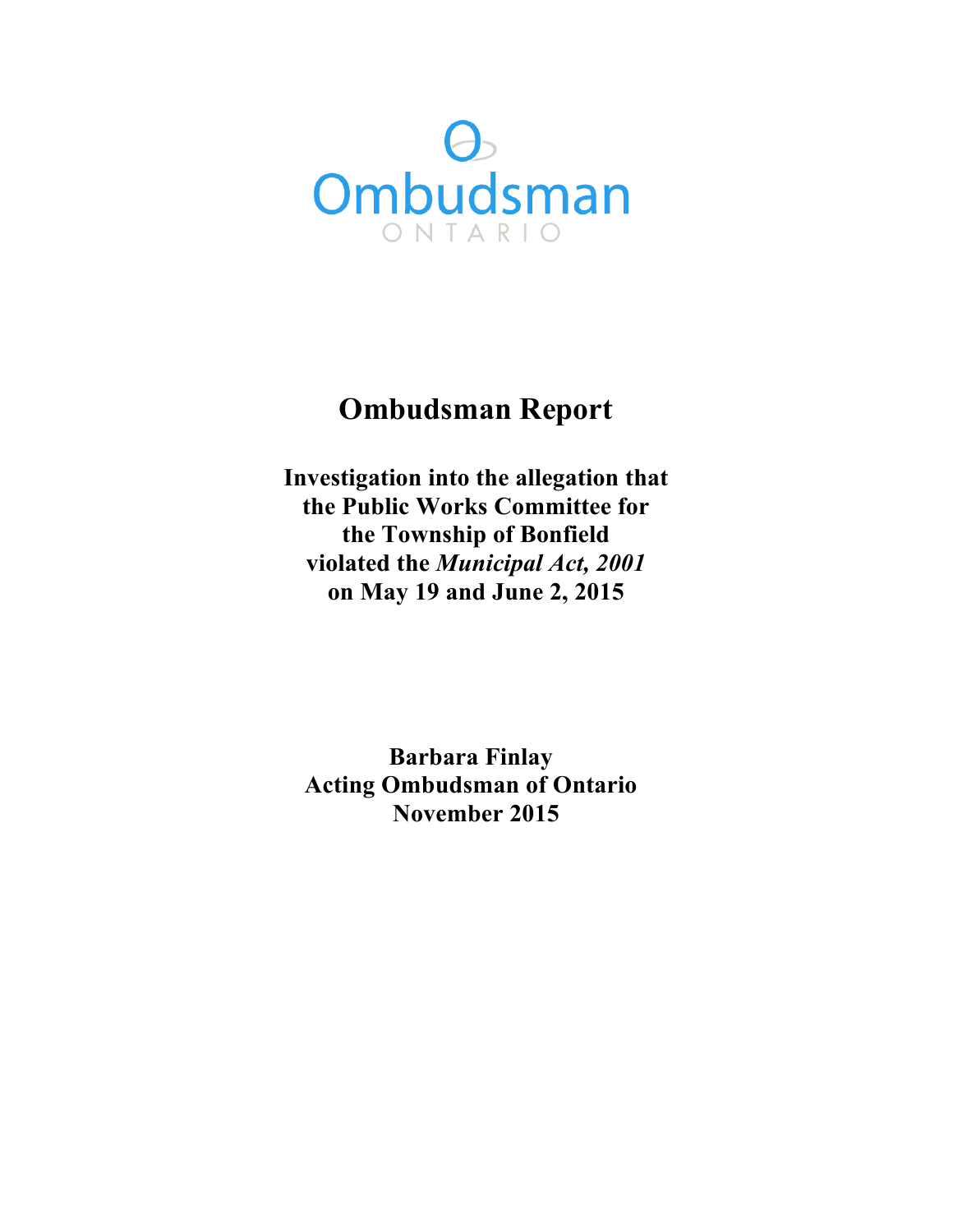# **Complaint**

**1** In June 2015, our Office received two complaints about closed meetings held by the Public Works Committee for the Township of Bonfield on May 19 and June 2, 2015. Each complaint alleged that the committee failed to take closed meeting minutes and that the committee's in camera discussion did not fit within the exceptions to the open meeting provisions of the *Municipal Act, 2001* (the Act).

## **Ombudsman jurisdiction**

- **2** Under the Act, all meetings of council, local boards, and committees of council must be open to the public, unless they fall within prescribed exceptions.
- **3** As of January 1, 2008, the Act gives citizens the right to request an investigation into whether a municipality has properly closed a meeting to the public. Municipalities may appoint their own investigator or use the services of the Ontario Ombudsman. The Act designates the Ombudsman as the default investigator for municipalities that have not appointed their own.
- **4** The Ombudsman is the closed meeting investigator for the Township of Bonfield.
- **5** When investigating closed meeting complaints, we consider whether the open meeting requirements of the Act and the municipality's procedure by-law have been observed.

## **Background**

- **6** The Public Works Committee is a standing committee of the township. It meets on the first Tuesday of each month and consists of the Mayor and all four councillors. The Mayor chairs the committee.
- **7** The Public Works Clerk records the open meeting minutes for the committee.
- **8** From August 2013 to June 2014, the township's 16 unionized workers were on strike. At the time, the township had no managers or non-unionized employees.<sup>1</sup> The absence of management staff meant that the strike was particularly disruptive

<sup>&</sup>lt;sup>1</sup> Gord Young, "Bonfield: Strike May Impact Election", *The Nugget* (16 January 2014), online: <http://www.nugget.ca/2014/01/16/bonfield-strike-may-impact-election>.



1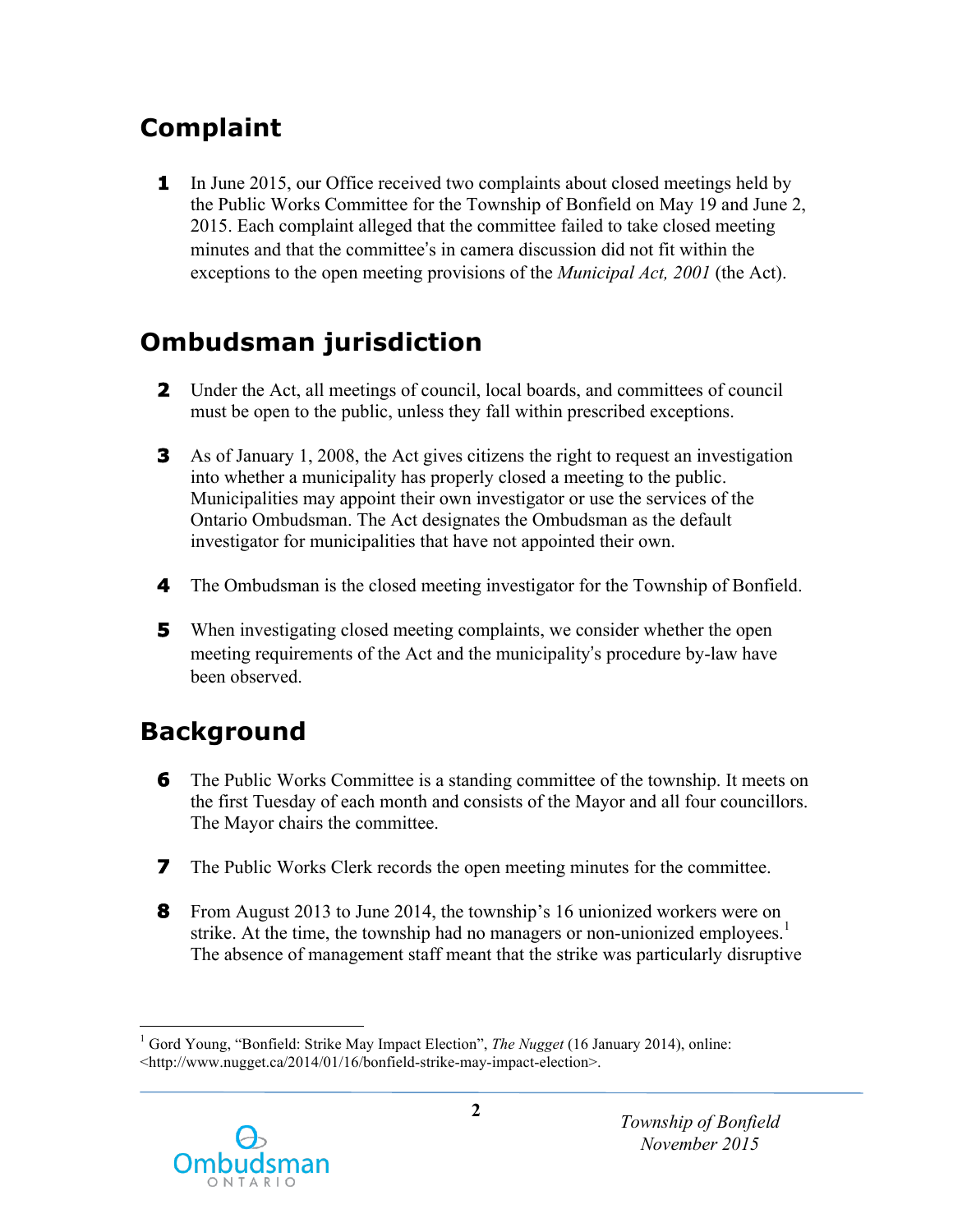to municipal services.<sup>2</sup> The ten-month strike was resolved on June 14, 2014.

# **Investigative process**

- **9** On June 23, 2015, we advised council for the Township of Bonfield of our intent to investigate this complaint.
- **10** Members of our Open Meeting Law Enforcement Team (OMLET) reviewed relevant portions of the township's procedure by-law and the Act*,* as well as relevant meeting agendas, minutes, and materials. They spoke with the township's Mayor and CAO.
- **11** We received full co-operation in this matter.

# **Council procedure**

- **Council procedure**<br>**12** Section 5.1 of the township's procedure by-law<sup>3</sup> pertains to closed meetings and mirrors the exceptions found in section 239 of the Act.
- **13** Section 5.2 of the by-law requires that council pass a resolution to enter closed session setting out i) "the fact of the holding of the closed meeting" and ii) "the general nature of the matter to be considered at the closed meeting; *and the only exceptions to the above would be as set out in the Municipal Act*" [emphasis added]. There is no provision in the Act that exempts councils from the requirement to pass a resolution setting out the general nature of the matter to be considered before proceeding in camera. For the sake of greater clarity, council should amend its by-law to remove this inaccurate reference to the *Municipal Act.*
- **14** Section 13.1 of the by-law states that it is the Clerk's responsibility to maintain accurate meeting minutes, and that these minutes shall record:
	- the date and time of the meeting;
	- the name of the Head of Council and Council members present;
	- the correction, amendment and adoption of minutes; and

 3 Township of Bonfield, by-law No 2007-50, *Being a by-law to govern the proceedings of the Council of the Corporation of the Township of Bonfield, its committees and boards* (11 December 2007), online: <http://www.ebonfield.org/wp-content/uploads/2009/03/2007-50-To-Govern-the-Proceedings-of-Council-Committees-and-Boards.pdf>.



 $\overline{a}$  2 "Bonfield Municipal Strike, 7 Months Long, Worries Observers", *CBC News* (28 February 2014), online: <http://www.cbc.ca/news/canada/sudbury/bonfield-municipal-strike-7-months-long-worries-observers-1.2555196>.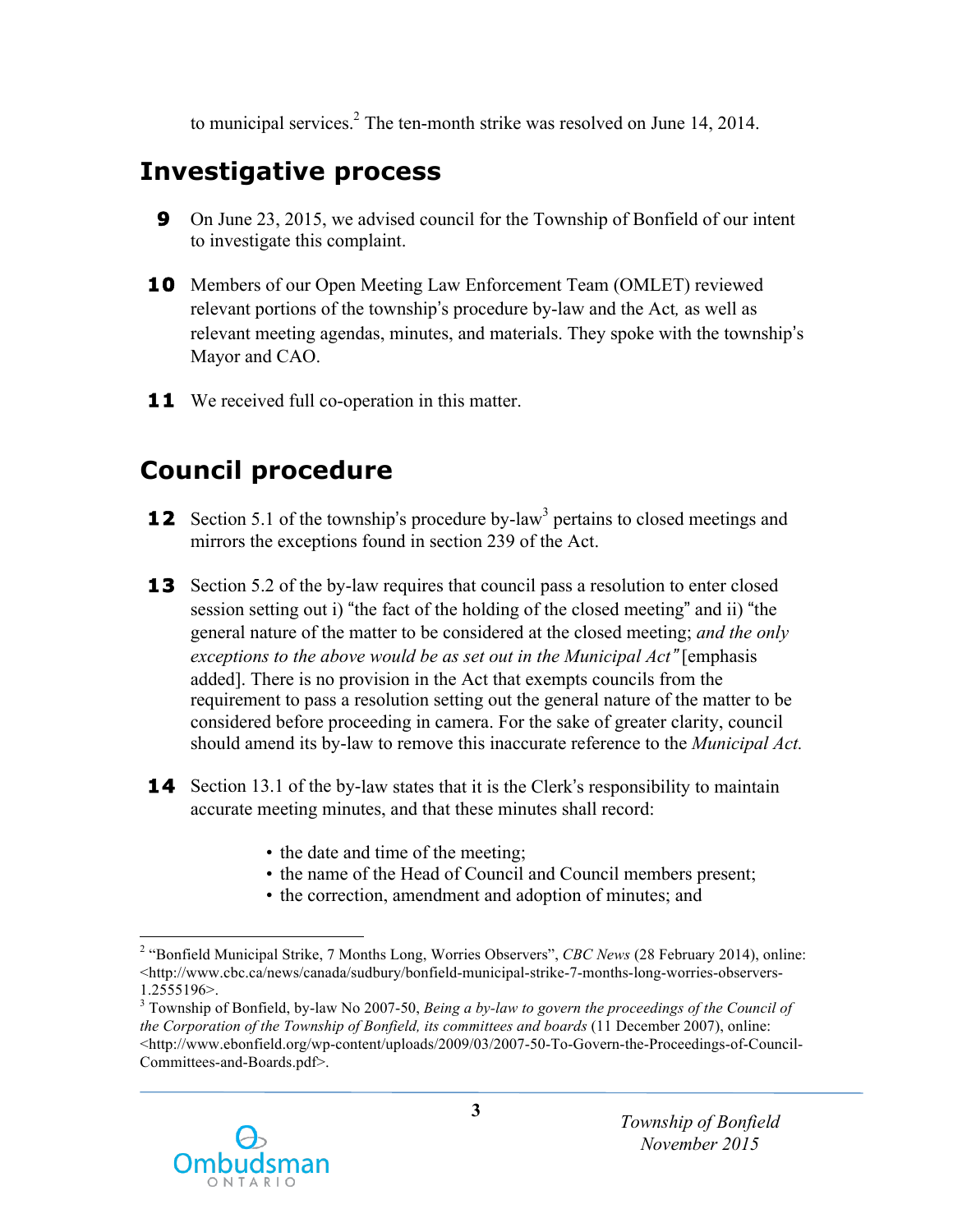- • without note or comments, all resolutions, decisions and other proceedings of the Council.
- **15** The by-law further provides that all committees appointed by council shall follow the procedure by-law, with the word "committee" being substituted for "council" as necessary. This, in combination with section 13.1, indicates that the township's Clerk is required to maintain committee meeting minutes for the Public Works Committee.
- **16** Section 2.5 of the by-law requires that all committees submit to council an annual schedule of meetings for approval. Alternate or additional meeting dates require the prior approval of council. Following the submission of the annual committee meeting schedule, a meeting schedule for all council, committee and board meetings will be placed on the township's website and posted at the municipal office.

## **May 19, 2015 committee meeting**

- **17** On May 19, 2015, at 7:00 p.m., the Public Works Committee for the Township of Bonfield held a regular committee meeting in council chambers.
- **18** Typically, the committee meets on the first Tuesday of the month (i.e. May 5), not the third Tuesday (i.e. May 19). My Office was informed that the committee meeting scheduled for May 5 was cancelled on the same day because the Mayor was suddenly unable to attend. A paper notice was posted on the chamber door indicating that the meeting had been rescheduled; the township's website also reflected this change.
- **19** The agenda indicated that one matter would be discussed in closed session. It was listed as "CAO Report on PW Dept. (part of this discussion will need to be in camera as it involves personnel)". Two distinct matters were discussed in camera as part of the CAO's report.
- **20** The open session minutes indicate that the committee passed a resolution to proceed in camera at 8:07 p.m. The resolution indicated that the closed session discussion was "for the purpose of personal matters about an identifiable individual, including municipal or local board employees; [and] labour relations or employee negotiations".
- **21** The Public Works Clerk was excluded from the in camera discussion and formal closed meeting minutes were not taken. However, the CAO did take in camera



 **<sup>4</sup>***Township of Bonfield November 2015*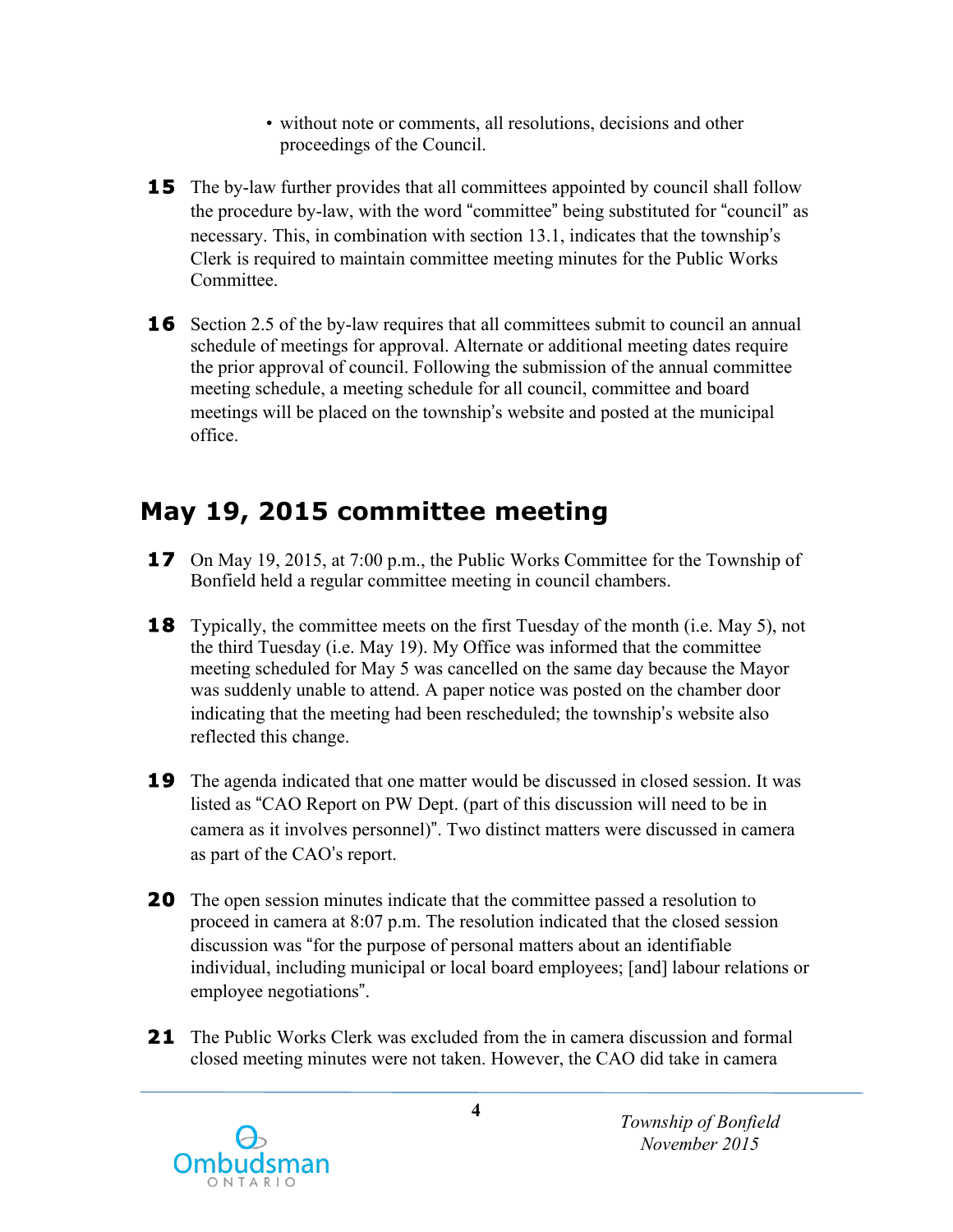"notes" on a form created specifically for that purpose. These notes recorded the agenda item number of each matter discussed, a brief description of the matter, and the direction (if any) provided by the committee.

### Closed session discussion

- **22** The CAO orally presented two matters for the committee's consideration during the closed session.
- **23** The first item related to an employee matter within the public works department. In his report to the committee, the CAO identified a unionized employee by name and described aspects of the employee's conduct. Because the employee was unionized, the CAO also discussed related labour relations issues, including the grievance process.
- **24** During his interview, the CAO indicated that the purpose of the discussion was to brief the committee, not obtain direction or approval. However, the CAO's closed session "notes" indicate that the committee provided him with direction to "[p]roceed as required". During interviews, the Mayor and CAO indicated the committee did not vote on a formal resolution; rather, it came to informal consensus and this was recorded by the CAO.
- **25** The second item presented by the CAO related to his investigation into concerns regarding the township's process for a recent small equipment tender. His oral report identified an employee by name and discussed that employee's conduct in relation to the tender process.
- **26** The CAO informed my Office that, as with the previous employee matter, he was presenting information to the committee and not seeking direction. The record of the closed session supports this conclusion; in the area to record a direction, it indicated "[n]one required".
- **27** The committee resumed in open session at 9:27 p.m. The committee did not report back regarding the closed session discussion. During their interviews, the Mayor and CAO indicated that the committee does not have a practice of reporting back. No resolutions were passed. The meeting adjourned at 9:28 p.m.

### Analysis

### *Closed meeting exceptions*

**28** The Public Works Committee discussed two matters during its closed session on May 19. It relied on two closed meeting exceptions – the "personal matters" and



 **<sup>5</sup>***Township of Bonfield November 2015*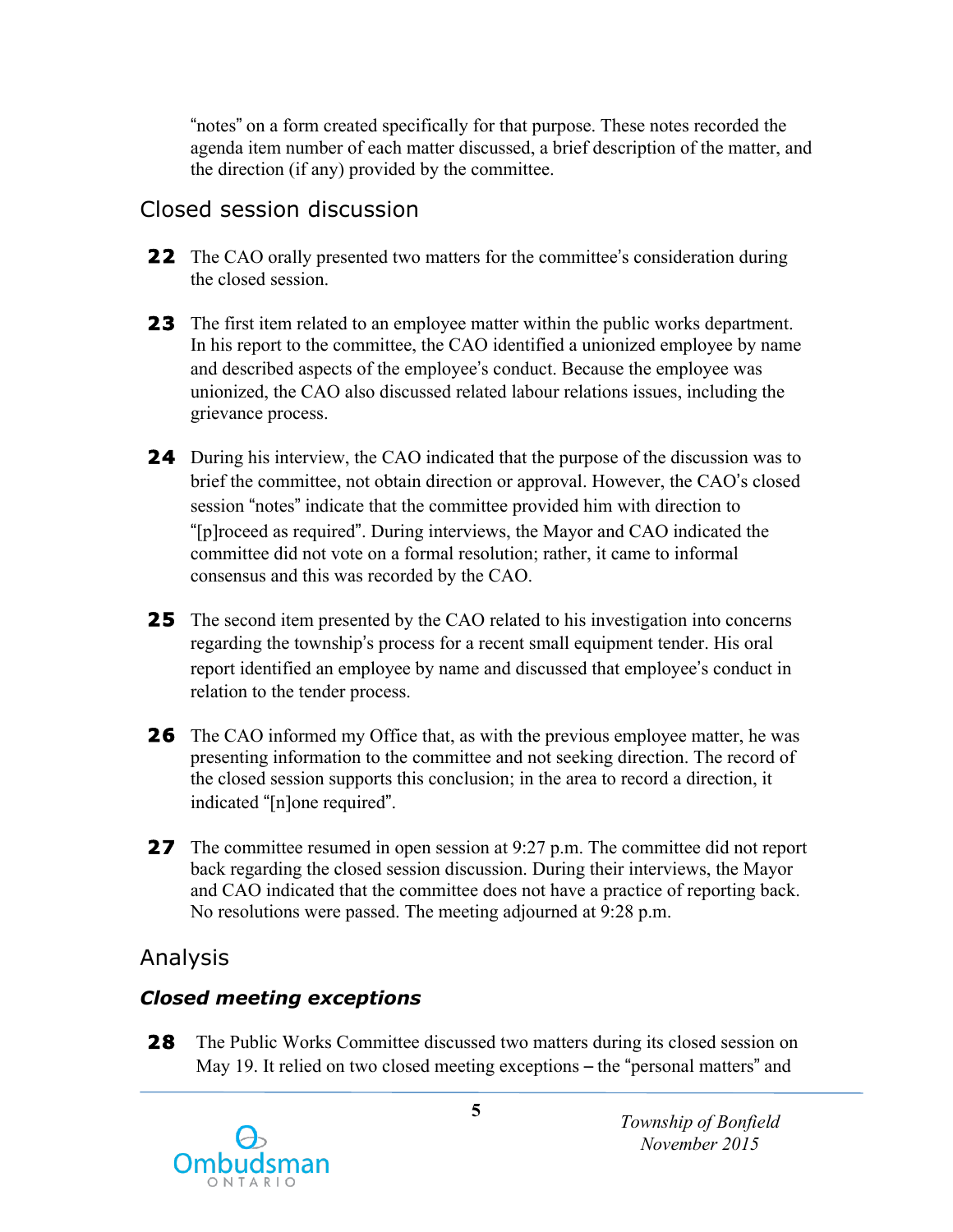"labour relations or employee negotiations" exceptions – to close the meeting to the public. The resolution to proceed in camera did not specify which exception was intended to apply to each matter.

#### Personal matters about an identifiable individual

- **29** In a 2015 report regarding closed meetings in the Municipality of South Huron, our Office specifically found that discussions of the performance of a particular employee fit within the "personal matters" exception.<sup>4</sup>
- **30** The committee's first discussion related to the conduct of an identified municipal employee. The second discussion related to the CAO's investigation into concerns regarding the township's tender process. His oral report identified a municipal employee by name and discussed that employee's conduct during the tender process. Accordingly, these discussions fit within the "personal matters" exception.

#### Labour relations or employee negotiations

- **31** In 2003, the Ontario Court of Appeal found that the ordinary meaning of the phrase "labour relations" in the Freedom of Information and Protection of Privacy Act extended to relations and conditions of work beyond those of collective bargaining.<sup>5</sup> Similarly, the Information and Privacy Commissioner has determined that the labour relations exception applied to details related to an employee's dismissal<sup>6</sup> and a grievance under a collective agreement.<sup>7</sup>
- **32** In a 2015 report regarding closed meetings in the Municipality of South Huron, our Office determined that council could have cited the labour relations exception to discuss staff performance reviews, staff conduct, discipline, and the salaries of specific employees. <sup>8</sup>

 $\overline{a}$ 

 $7$  Order M-832 (10 September 1996), online: IPC

<sup>&</sup>lt;http://www.ombudsman.on.ca/Files/sitemedia/files/SouthHuronFinal\_2015.pdf>.



 4 Ombudsman of Ontario, *Investigation into closed meetings held by council for the Municipality of South Huron* (February 2015), online:

 <http://www.ombudsman.on.ca/Files/sitemedia/files/SouthHuronFinal\_2015.pdf>. <sup>5</sup>*Ontario (Minister of Health & Long-Term Care) v Ontario (Assistant Information & Privacy*  Commissioner), [2003] OJ No 4123 (Ont CA).

*Commissioner),* [2003] OJ No 4123 (Ont CA).<br><sup>6</sup> Order MO-1654-I (29 May 2003), online: IPC

<sup>&</sup>lt;https://www.ipc.on.ca/images/Findings/Attached\_PDF/MO-1654-I.pdf>.

 <https://www.ipc.on.ca/images/Findings/Attached\_PDF/M-832.pdf>; Order PO-1769 (23 March 2000), online: IPC <https://www.ipc.on.ca/images/Findings/Attached PDF/PO-1769.pdf>.

online: IPC <https://www.ipc.on.ca/images/Findings/Attached\_PDF/PO-1769.pdf>.<br><sup>8</sup> Ombudsman of Ontario, *Investigation into closed meetings held by Council for the Municipality of South Huron* (February 2015), online: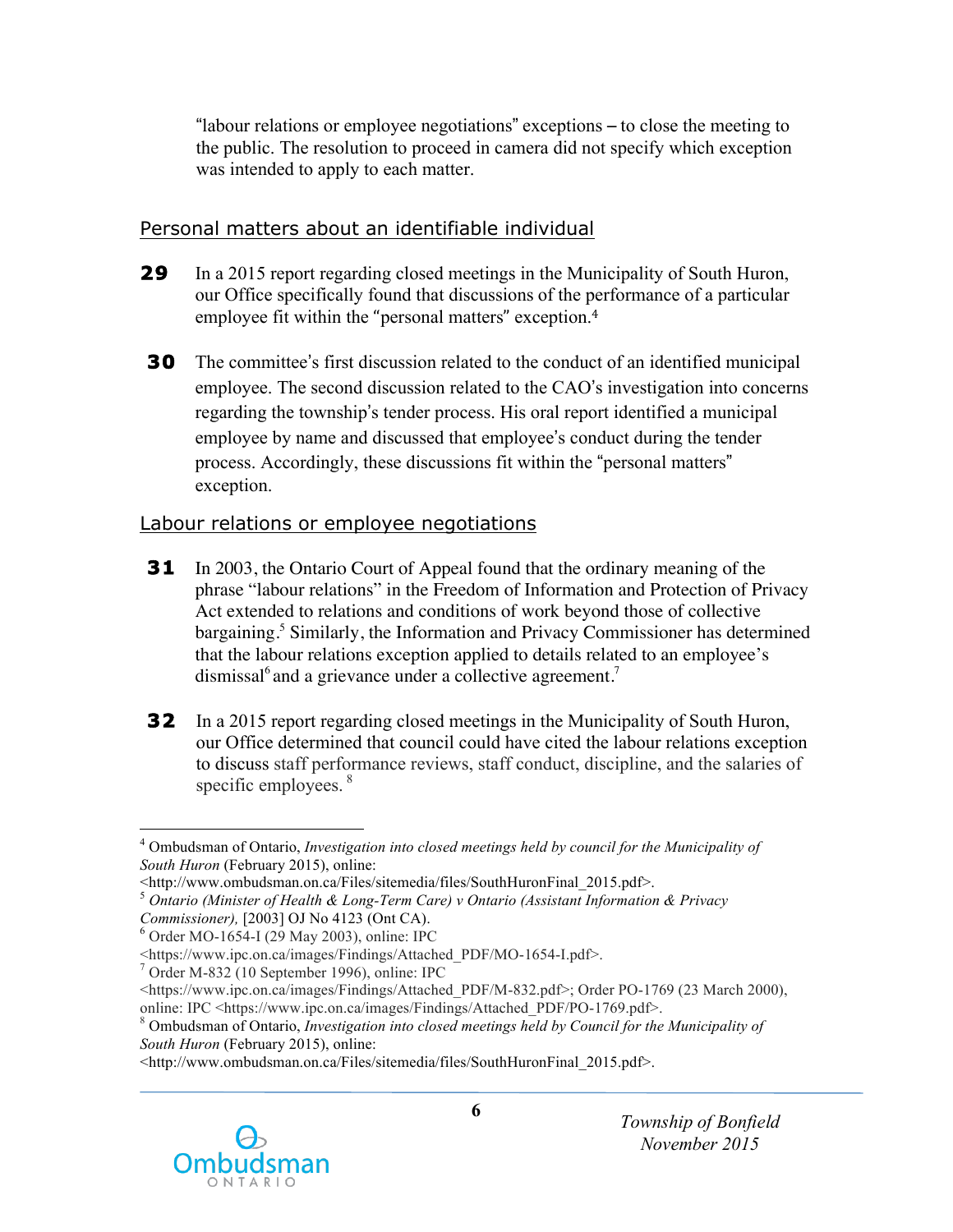- **33** As both matters discussed by the committee pertained to the conduct of unionized township employees, these discussions fit within the exception contained in section 239(2)(d).
- **34** The committee's closed session discussion on May 19, therefore, was permitted within the exceptions cited in the *Municipal Act*. However, the meeting did raise some procedural issues that will be analyzed later in this report.

## **June 2, 2015 committee meeting**

- **35** On June 2, 2015, 7:00 p.m., the Public Works Committee held a regular committee meeting in Bonfield's council chambers.
- **36** The agenda listed one matter that would be discussed in closed session. It was described as "Outstanding Small Equipment tenders – CAO will have a verbal report for Committee than [sic] in camera discussions".
- **37** At 7:57 p.m., the committee resolved to enter closed session, relying on two exceptions: the "litigation or potential litigation" exception and the "matter allowed under another Act" exception.
- **38** As with the meeting on May 19, the committee excluded the Public Works Clerk from the in camera discussion. No formal closed meeting minutes were taken, although the CAO did again take informal notes on a specified form.
- **39** Interviews with the CAO and the Mayor indicate that the CAO verbally provided the committee with various courses of action related to the township's recent small equipment tender. The CAO informed our Office that he had identified concerns with the propriety of the tender process and wanted to mitigate the possibility of litigation from an identified source.
- **40** As a result of the discussion, the committee directed the CAO to prepare a resolution of council for council's next meeting. When asked how the committee came to consensus on this direction, the CAO indicated that there was no vote; rather, the Mayor asked whether any of the committee members had any comments or objections. When there was none, the CAO understood that he had been directed.
- **41** The committee resumed in open session at 8:26 p.m. The committee did not report back and no other resolutions were passed. The meeting adjourned at 8:30 p.m.

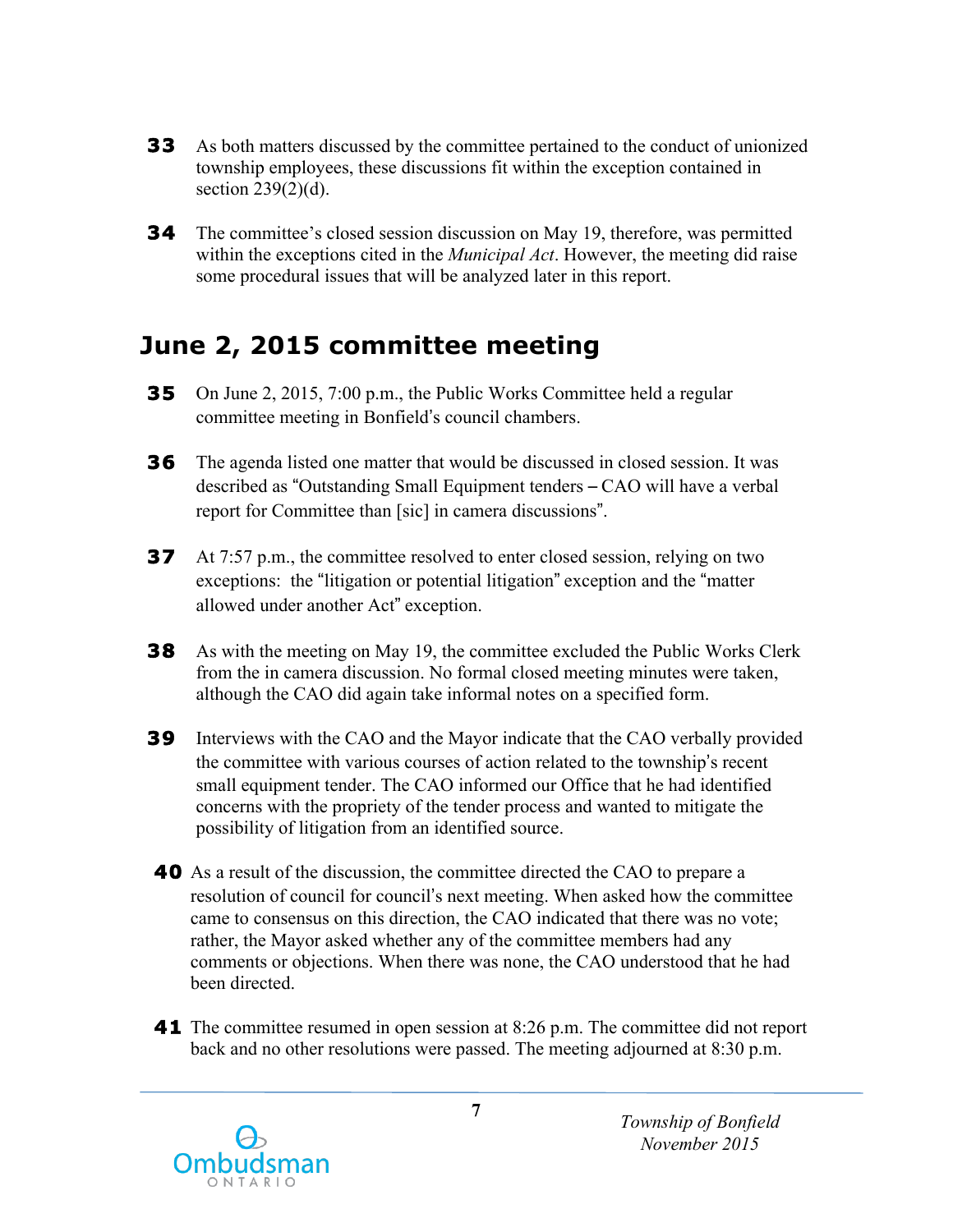## Analysis

## *Closed meeting exceptions*

**42** The Public Works Committee relied on two exceptions to discuss the small equipment tender process in camera. These included the "litigation or potential litigation" exception and the "matter allowed under another Act" exception.

### Litigation or potential litigation

- **43** In order for the "litigation or potential litigation" exception to apply, litigation must be more than a remote possibility, but it does not need to be a certainty. Council or a committee must believe that litigation is a reasonable prospect, and must use the closed meeting to explore that prospect in some way.<sup>9</sup>
- **44** In a 2015 report regarding the Village of Westport, our Office found that, although litigation had not been initiated at the time of the in camera discussion, there was sufficient reason for the municipality to anticipate that it was a realistic possibility.<sup>10</sup> Therefore, council was entitled to rely on the litigation or potential litigation exception. Local Authority Services (LAS), in a 2013 report regarding closed meetings in the City of Windsor, concluded that a council "should only invoke this exception if litigation has commenced (i.e. through an application to the court or a tribunal) or if the potential for future legal action is more than mere speculation".<sup>11</sup>
- **45** At the June 2 meeting, the Public Works Committee considered various courses of action related to the township's recent tender process. These options were considered in order to mitigate the potential for litigation from an identified source. Although there was no litigation ongoing at the time of the meeting, it was a reasonable prospect under consideration and not mere speculation. Therefore, the committee was entitled to rely on the exception in section 239(2)(e) of the Act.

### Permissible under another Act

**46** The exception pertaining to holding a closed meeting as required "under another

 <http://www.ombudsman.on.ca/Files/sitemedia/files/Westport\_2015\_Final.pdf>. 11 Local Authority Services, *A Report to the council of the City of Windsor* (May 2013) at 9-10, online: <http://www.agavel.com/wp-content/uploads/2015/01/Windsor-2-2012-final.doc>.



 $\overline{a}$ *Casualty Co of Canada* (1991), 50 CPC (2d) 62 (Ont Ct (Gen Div)). *Casualty Co of Canada* (1991), 50 CPC (2d) 62 (Ont Ct (Gen Div)).<br><sup>10</sup> Ombudsman of Ontario, *Investigation into whether council for the Village of Westport held an illegal* <sup>9</sup>*R(C) v CAS of Hamilton* (2004), 50 RFL (5th) 394 (Ont SCJ) at para 21, citing *Carlucci v Laurentian* 

 *closed meeting on October 28, 2014* (January 2015), online: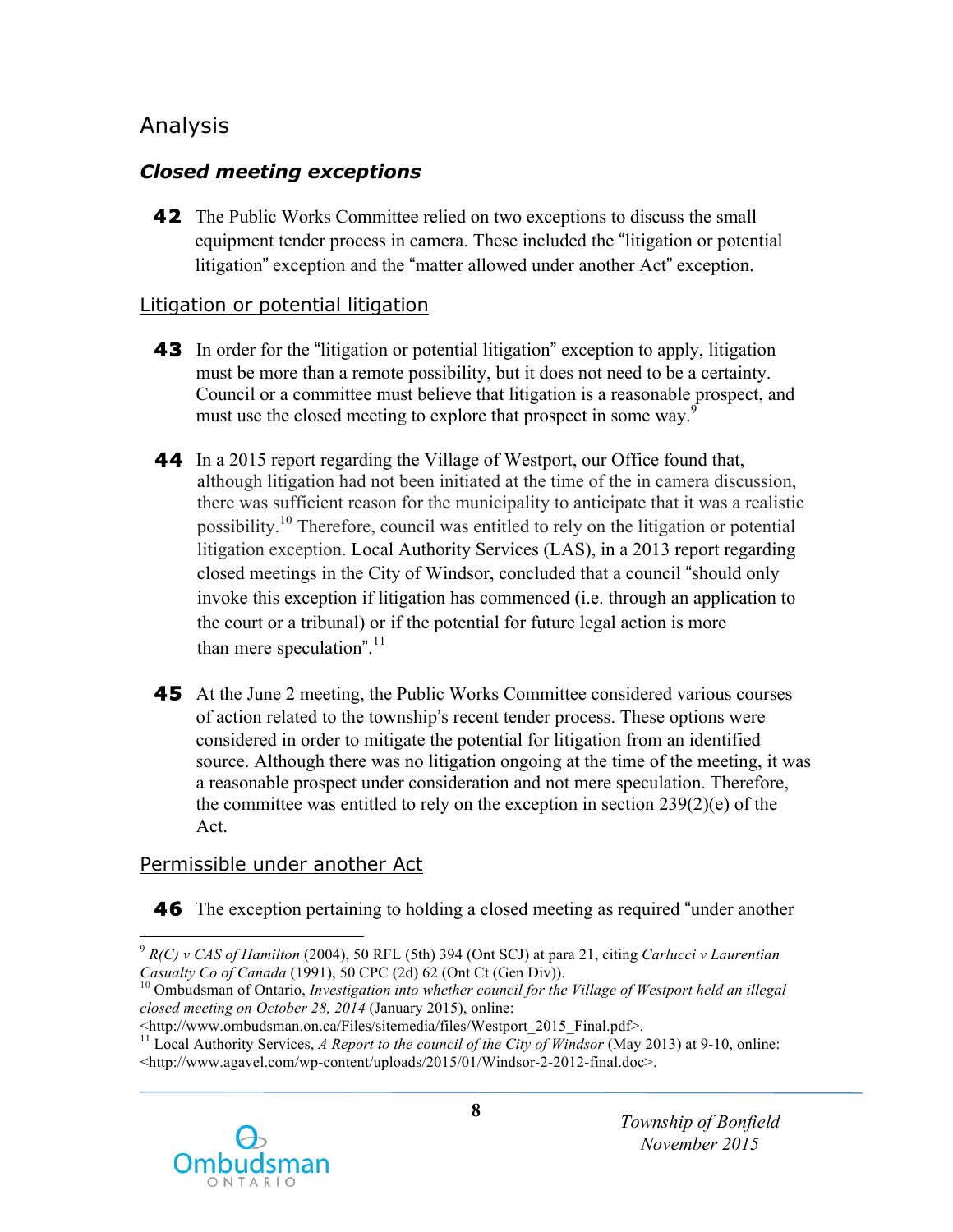Act" has limited application.

- **47** In *London (City) v. RSJ Holdings Inc.*,<sup>12</sup> the Supreme Court of Canada considered whether this exception applied to the closure of a meeting under the *Planning Act*  to consider an interim control by-law. The court concluded that the city's obligation to give notice and hold a public meeting under the *Municipal Act* was distinct from the provision in the *Planning Act* permitting interim control by-laws to be passed without a hearing or public participation, and that the meeting should have been conducted openly. The court did offer an example to illustrate when this exception might be applied, observing that under the *Emergency Management and Civil Protection Act,* certain municipal meetings are required to be closed for security reasons.
- **48** During interviews, neither the CAO nor Mayor could explain why this exception had been cited. The CAO hypothesized that it may have been selected because there was a potential that the tender process violated the *Municipal Conflict of Interest Act.* However, the *Municipal Conflict of Interest Act* does not require that any municipal meetings be closed to the public. Therefore, the committee was not entitled to rely on this exception for its in camera discussion on June 2.

### *Procedural matters*

 **49** Our investigation revealed several issues with the township's closed meeting procedures at both the May 19 and the June 2 committee meetings. While the *Municipal Act* sets the same procedural standards for all municipalities, we acknowledge the practical challenges that the Township of Bonfield faces due to its modest size and limited number of staff.

### Date of the meeting - May 19

- **50** For the May 19 committee meeting, the Public Works Committee did not meet on its regularly scheduled meeting date because the Mayor was unable to attend. The public was informed of this change by a notice posted on the chamber doors and an update to the township's website.
- **51** Section 2.5 of the procedure by-law requires that committees submit to council for approval an annual schedule of meetings. The by-law required that committees must also receive prior approval from council for alternate or additional meeting dates. The CAO indicated that this "approval" for changes is usually sought informally through emails or telephone calls to councillors, and that he believes

 $\overline{a}$ *<sup>12</sup>*[2007] SCJ No 29.

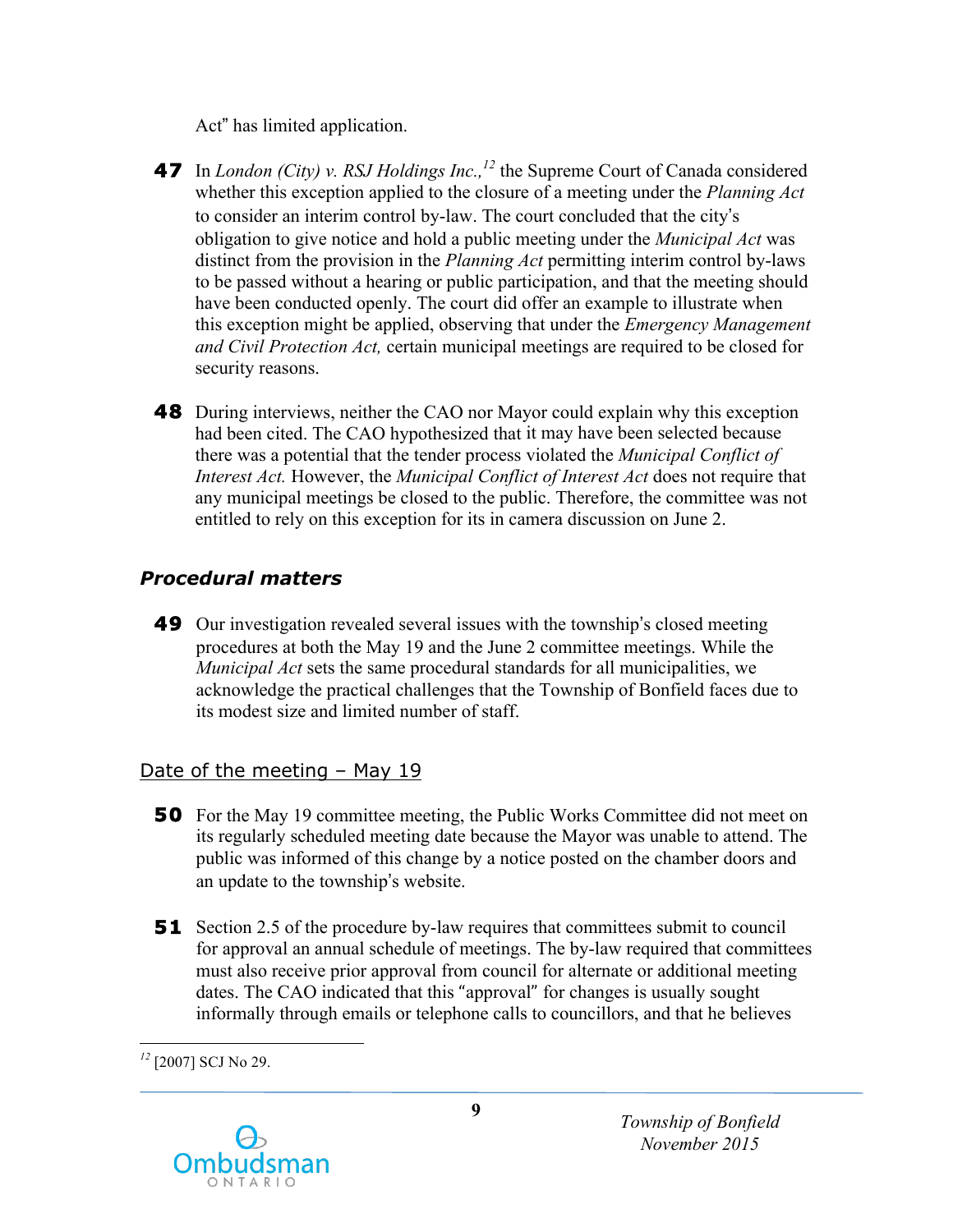this process was followed for the May 19 meeting. However, even if this informal process was followed, the committee failed to meet the requirements of the procedure by-law because the committee did not obtain formal approval of the change at a meeting of council.

#### Inadequate meeting minutes

- **52** The Public Works Committee has a practice of only taking open meeting minutes for resolutions passed by the committee. The open meeting minutes from May 19 and June 2 reflect this practice; the meeting minutes record the resolutions passed by the committee and several declarations related to conflicts of interest. The Public Works Clerk was excluded from the in camera discussion and formal closed meeting minutes were not taken. Rather, the CAO took closed session "notes" on a specified form. The CAO indicated that he thought this process met the requirements of the *Municipal Act* after speaking with a representative from the Ministry of Municipal Affairs and Housing.
- **53** In accordance with section 239(7) of the Act*,* a municipality is required to record, without note or comment, all resolutions, decisions and other proceedings at its meetings, including any closed sessions. Similarly, section 13.1 of the township's procedure by-laws requires that meeting minutes contain:
	- the date and time of the meeting;
	- the name of the Head of Council and Council members present;
	- the correction, amendment and adoption of minutes; and
	- • without note or comments, all resolutions, decisions and other proceedings of the Council.
- **54** In a 2009 report regarding closed meetings in the City of Ottawa, Douglas R. Wallace provided the following commentary on section 239(7):

 Although subsection 239(7) of the *Municipal Act* does not define precisely what proceedings must be recorded, or specifically require the recording of each and every question asked, when a matter is considered of sufficient weight to merit mention in the motion to resolve *in camera,* best practices at least would dictate that a record be kept of how the matter was disposed  $of.<sup>13</sup>$ 

 He concluded that the City of Ottawa failed to comply with section 239(7) of the Act in failing to record one of the proceedings of its closed meeting.

<sup>&</sup>lt;sup>13</sup> Douglas R Wallace, *Report to the Council of the City of Ottawa* (March 2009), online: <http://ottawa.ca/en/city-hall/accountability-and-transparency/accountability-framework/january-28th-2009>.



 $\overline{a}$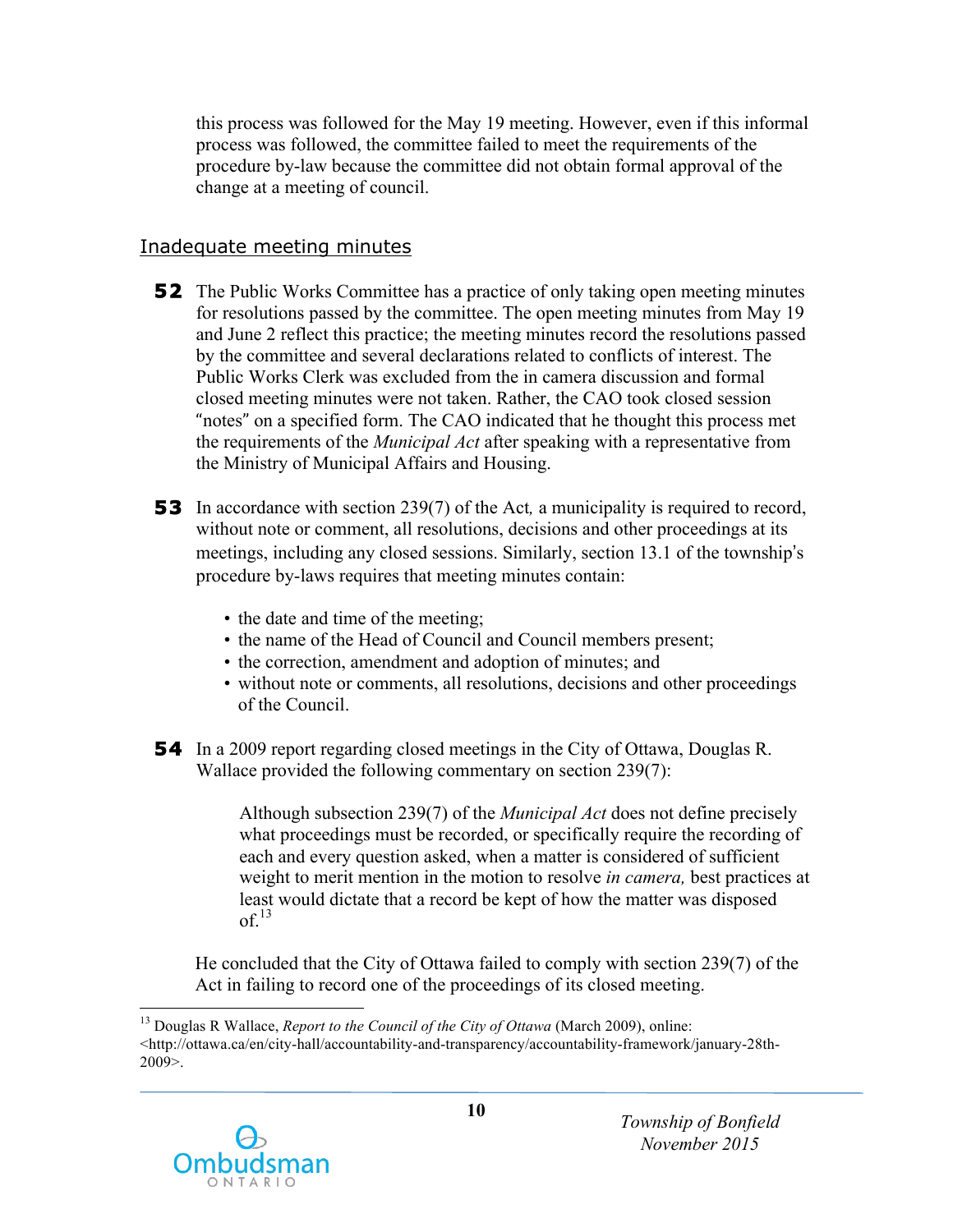- **55** As discussed in our Office's July 2010 report regarding the Town of South Bruce Peninsula, the following information should be included in meeting minutes:
	- where the meeting took place;
	- when the meeting started and adjourned;
	- who chaired the meeting;
	- • who was in attendance, with specific reference to the Clerk or other designated official responsible for recording the meeting;
	- • whether any participants left or arrived while the meeting was in progress and if so, at what time this occurred;
	- • a detailed description of the substantive and procedural matters discussed, including reference to any specific documents considered;
	- any motions, including who introduced the motion and seconders; and
	- $\cdot$  all votes taken, and all directions given.<sup>14</sup>
- **56** The committee's open meeting minutes from May 19 and June 2 recorded limited information. While they did record the committee's resolutions, they did not record the content or the nature of the committee's discussion. In addition, there were no formal closed meeting minutes. The closed session "notes" taken by the CAO did not record precisely when or where the closed session occurred, who was in attendance, the motions introduced, or the substance of the discussion. Therefore, both the open and closed meeting minutes fell short of the requirements established in section 239(7) of the Act and the township's procedure by-law.
- **57** I strongly encourage municipalities to make audio or video recordings of council proceedings. This provides the most clear, accessible record for closed meeting investigators to review, and assists in ensuring that officials do not stray from the legal requirements during closed meetings.
- **58** Increasingly, municipalities are opting to digitally record closed sessions for the sake of accuracy. Those that follow this practice include: the Townships of Tiny, Adelaide Metcalfe and McMurrich-Monteith, the Town of Midland, the Municipalities of Lambton Shores and Brighton, and the Cities of Oshawa, Sault Ste. Marie and Welland.

 finaljuly5.pdf>. <http://www.ombudsman.on.ca/Files/Sitemedia/Documents/Resources/Reports/Municipal/omletsouthbruce



 $\overline{a}$ 

 *Council improperly held closed meetings* (July 2010) at para 79, online: 14 Ombudsman of Ontario, *"Open Conflict": Investigation into whether the Town of South Bruce Peninsula*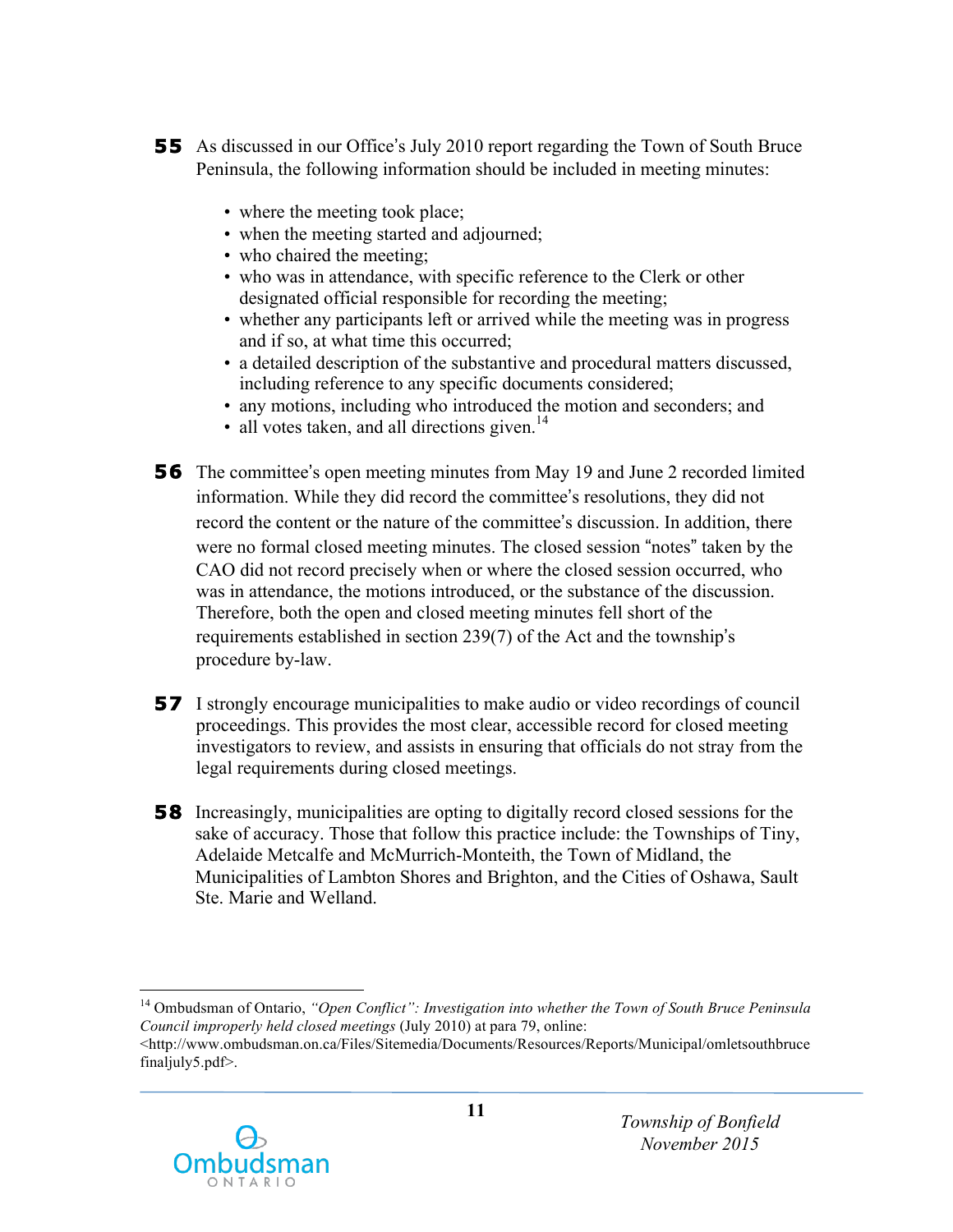### Delegation of minute-taking responsibility

- **59** The township relied on the Public Works Clerk, rather than the Clerk or Deputy Clerk, to record the open meeting minutes for the Public Works Committee on May 19 and June 2. Closed session "notes" were taken by the CAO.
- **60** Section 228(1) of the *Municipal Act* requires a municipality to appoint a Clerk whose duties include "to record, without note or comment, all resolutions, decisions and other proceedings of the council". Section 228(4) of the Act states that "the Clerk may delegate **in writing** to any person, other than a member of council, any of the Clerk's powers and duties" [emphasis added]. The township's procedure by-law also provides that it is the Clerk's responsibility to maintain accurate meeting minutes.
- **61** LAS has interpreted section 228(1) of the *Municipal Act* strictly. In a 2011 investigation into closed meetings in the Municipality of French River, it concluded that if neither the Clerk or Deputy Clerk will be taking meeting minutes, the Clerk must "delegate his authority in writing" or Council must "appoint an Acting Clerk by by-law".<sup>15</sup> In a 2009 investigation into closed meetings in the Town of Deep River, LAS confirmed that only the Clerk or Deputy Clerk can delegate their minute-taking powers and that this delegation must be done in writing.<sup>16</sup>
- **62** In this case, the Clerk's minute-taking responsibilities were not formally delegated to either the Public Works Clerk or the CAO in writing. Rather, it is a long- standing practice in the township. This practice is contrary to both the *Municipal Act,* which requires that any delegation of a Clerk's duties be done in writing, and the township's procedure by-law, which states that it is the Clerk's responsibility to take meeting minutes.

## Informal direction to staff

 **63** The CAO's closed meeting "notes" from May 19 and June 2 indicate that the committee provided direction regarding various in camera matters. The Mayor and CAO indicated that the committee did not vote on these directions, but rather

content/uploads/2013/09/Deep\_River\_Report\_Final\_Mar\_16\_2010\_08\_07\_11.doc>.



<sup>&</sup>lt;u>.</u> <sup>15</sup> Local Authority Services, *A Report to the council of the Municipality of French River* (March 2011) at 7, online: <http://www.agavel.com/wp-

 content/uploads/2013/09/French\_River\_Report\_Final\_08\_07\_11.docx>.

<sup>&</sup>lt;sup>16</sup> Local Authority Services, *A Report to the council of the Town of Deep River* (March 2010) at 7, online: <http://www.agavel.com/wp-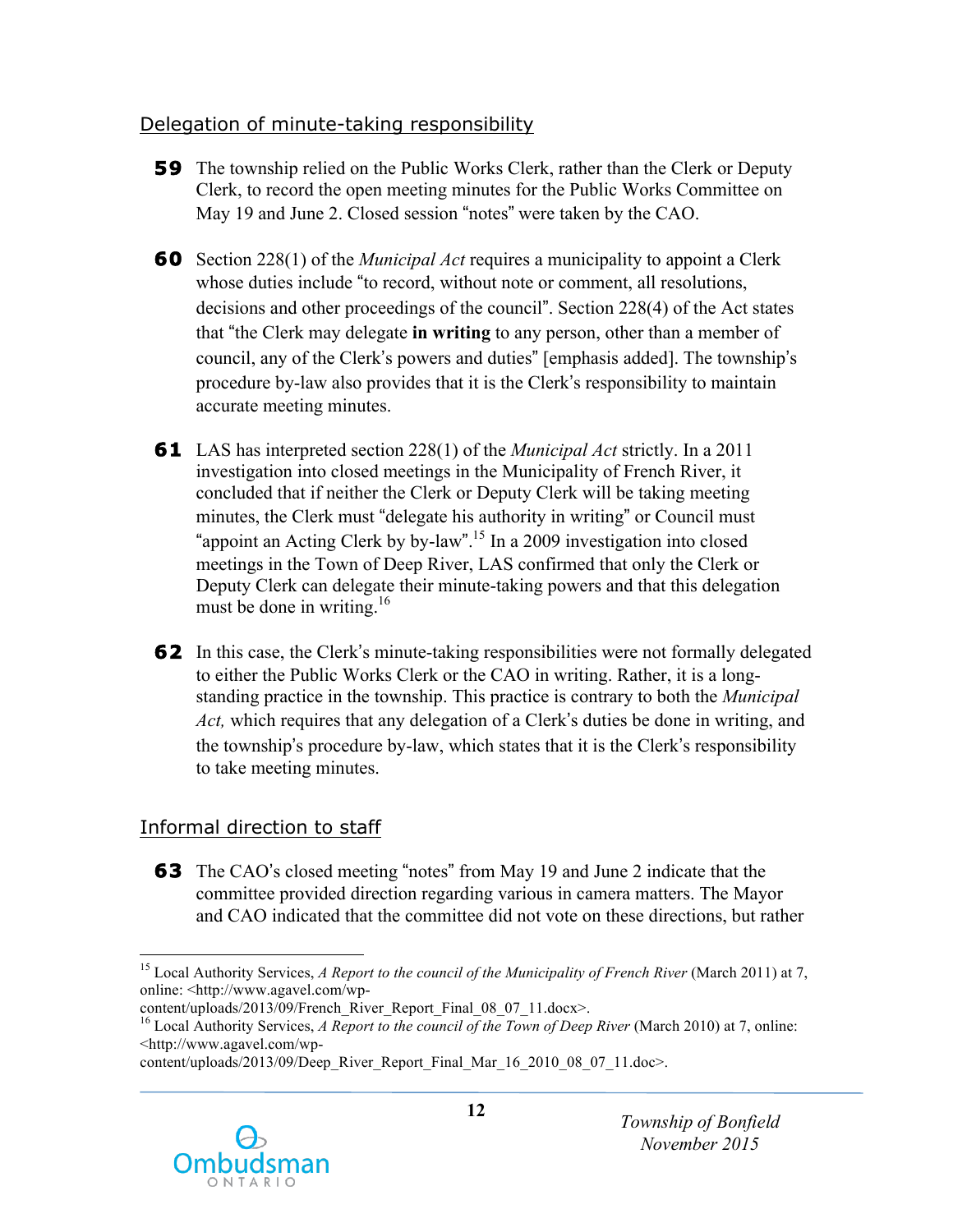came to informal consensus.

**64** Under section 239(6)(b), a council or committee may only vote in closed session  $if<sup>2</sup>$ 

 if: the vote is for a procedural matter or for giving directions or instructions to officers, employees or agents of the municipality, local board or committee of either of them or persons retained by or under a contract with the municipality or local board.

- **65** This exception allows a council to preserve the confidential nature of the closed meeting while nonetheless giving effect to council's decisions through directions to staff.
- **66** In a review of closed meetings in the Township of Seguin in 2010, our Office noted that "the taking of a vote in certain circumstances, clearly outlining the direction or instruction to staff, is a good practice".<sup>17</sup> Similarly, in a 2009 investigation regarding closed meetings in the County of Essex, LAS noted that the "[b]est practice is to take votes when giving direction or instructions" to staff.<sup>18</sup> LAS reached the same conclusion in reports in 2008 regarding closed meetings in the Municipality of Highlands East and the Township of East Luther Grand Valley.<sup>19</sup>
- **67** As a best practice, the Public Works Committee should ensure that it provides direction to staff through formal resolutions, passed by a vote of the committee.

### Resolution

- **68** The committee's resolutions to proceed in camera on May 19 and June 2 only referenced the exceptions relied on to close the meetings to the public. The meeting agendas, however, stated the general matters that the committee would be discussing in camera.
- **69** Both the Act (section 239(4)) and the township's procedure by-law require that the resolution to proceed into closed session includes the general nature of the subject matter to be considered. As noted by the Court of Appeal in *Farber v.*

 Authority Services, *A Report to the council of the Township of East Luther Grand Valley* (February 2008) at 8, online: <http://www.agavel.com/wp-

content/uploads/2013/09/ELGV\_Investigation\_Report\_April\_22\_08.doc>.



 $\overline{a}$ 

<sup>&</sup>lt;sup>17</sup> Letter from Ombudsman of Ontario to Township of Seguin (9 November 2010) at pg 2.<br><sup>18</sup> Local Authority Services, *A Report to the corporation of the County of Essex* (September 2009) at 14, online: <http://www.agavel.com/wp-content/uploads/2013/09/Essex\_County\_Report\_Sep\_18\_Final.doc>. 19 Local Authority Services, *A Report to the council of the Municipality of Highlands East* (November 2008) at 7, online: <http://www.agavel.com/wp-content/uploads/2013/09/HighlandsEast.doc>; Local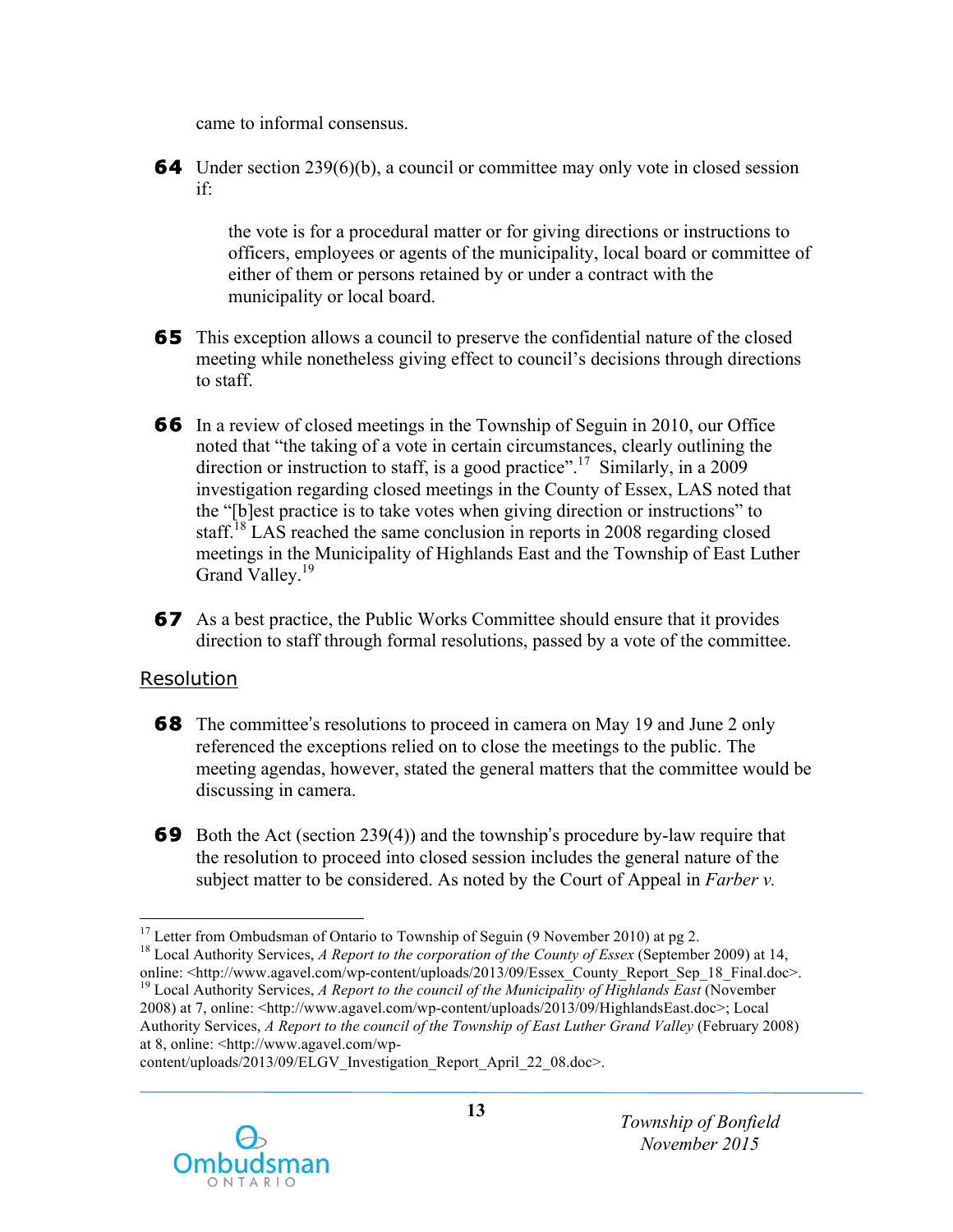*Kingston City,* "the resolution to go into closed session should provide a general description of the issue to be discussed in a way that maximizes the information available to the public while not undermining the reason for excluding the public". 20

- **70** In a 2014 report regarding closed meetings in the Municipality of Kincardine, LAS interpreted this as requiring that "the wording of the resolution…do more than simply refer to the section of the *Municipal Act* that permits the closed meeting exception".<sup>21</sup> Rather, there is a requirement that municipalities add a "level of informative detail" to the resolution.
- **71** Our Office has also recommended that councils provide more substantive detail, where appropriate, in resolutions authorizing closed sessions. For instance, in our Office's 2015 review of closed meetings in the Municipality of South Huron, we noted that council's resolution to go in camera "should provide a brief description of the subject matter to be considered in closed session".<sup>22</sup>
- **72** In its resolutions to enter closed session on May 19 and June 2, the Public Works Committee only included the exceptions that it intended to rely on to go in camera*.* Merely citing the applicable closed meeting exception is not sufficient. The committee should have provided greater information to the public and could have done so without undermining the reason for excluding the public. At the very least, the committee could have repeated the information that was already available on the meeting agenda.
- **73** The township should ensure that, when possible, resolutions to enter closed session contain a general description of the issue to be discussed and do not merely cite a list of closed meeting exceptions.

#### Reporting back

- **74** The committee did not report back following its closed sessions on May 19 or June 2. During their interviews, the Mayor and the CAO indicated that the committee does not have a practice of reporting back.
- **75** Numerous closed meeting investigators, including our Office, have recommended

 <https://www.ombudsman.on.ca/Files/sitemedia/files/SouthHuronFinal\_2015.pdf>.



 $\overline{a}$ 

<sup>&</sup>lt;sup>20</sup> [2007] OJ No 919 at pg 151.<br><sup>21</sup> Local Authority Services, *A Report to the corporation of the Municipality of Kincardine (July 2014) at 8,* online: <http://www.agavel.com/wp-content/uploads/2015/01/Kincardine-Investigation-Final-Report-July-2014.docx>.

 22 Ombudsman of Ontario, *Investigation into closed meetings held by council for the Municipality of South Huron* (February 2015) at para 58, online: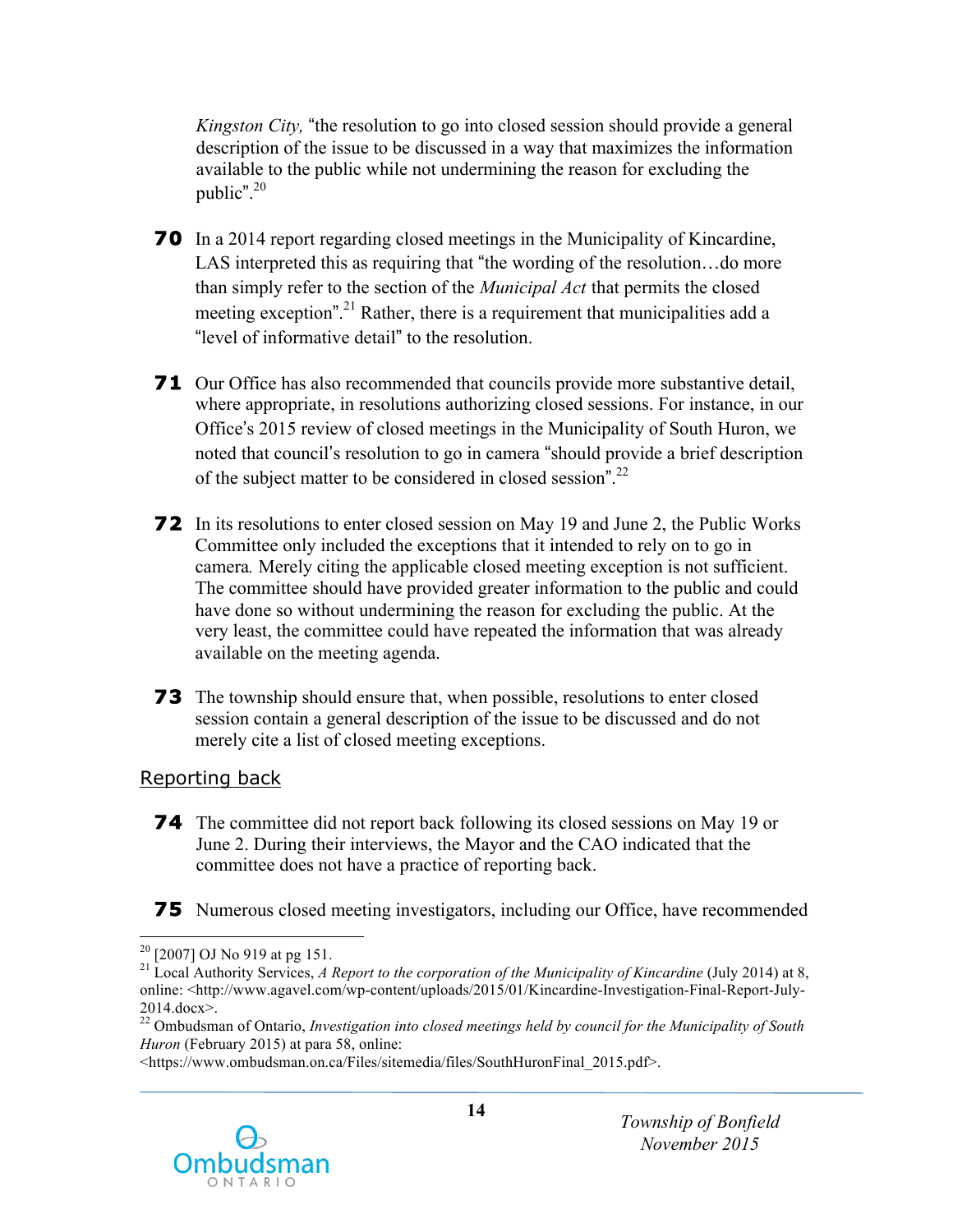that municipalities adopt the practice of reporting back.<sup>23</sup> In a 2009 report regarding closed meetings in the County of Essex, LAS recommended that councils "report... in a general way, what happened at the closed session".<sup>24</sup> Similarly, Douglas R. Wallace noted in his 2009 investigation into closed meetings in the City of Ottawa that council should report in open session the fact that council had met in camera, the matters which were considered, and that no votes were taken other than to give directions to staff or to deal with procedural matters.<sup>25</sup>

**76** The committee's current practice of not reporting back fails to provide even a general idea of what was discussed in camera or the fact that direction to staff was provided. As a best practice, the committee should report back after closed sessions and provide information, even of a general nature, on what occurred in camera.

# **Opinion**

- **77** The closed session discussions held by the Public Works Committee for the Township of Bonfield on May 19 and June 2, 2015 fell within the closed meeting exceptions listed in the *Municipal Act, 2001*, and as such did not violate the Act's open meeting rules.
- **78** I have however identified several procedural violations and areas where best practices can be improved. The committee did not comply with section 239(4)(a) of the Act when it failed to state by resolution the general nature of the matters to be considered at the closed meetings on May 19 and June 2, 2015. Likewise, the committee did not comply with section 239(7) of the Act when it failed to take formal and sufficiently detailed minutes. The committee also did not comply with section 228(1) of the Act by failing to have the Clerk delegate, in writing, her minute-taking responsibility.
- **79** In addition, the committee did not comply with the township's procedure by-law when it failed to follow the formal procedure to move the committee's meeting date for the May 19 meeting.
- **80** Council also did not follow the best practices of providing direction to staff

hall/accountability-and-transparency/accountability-framework/december-19-2008-january-6-2009>.



<sup>1</sup>  *illegal closed meetings* (June 2015) at para 54, online: 23 Ombudsman of Ontario, *Investigation into whether council for the Municipality of Magnetawan held* 

<sup>&</sup>lt;http://www.ombudsman.on.ca/Files/sitemedia/files/FinalReport-Magnetawan 2015.pdf>.

 <http://www.ombudsman.on.ca/Files/sitemedia/files/FinalReport-Magnetawan\_2015.pdf>. 24 Local Authority Services, *A Report to the corporation of the County of Essex* (September 2009) at 17, online: <http://www.agavel.com/wp-content/uploads/2013/09/Essex\_County\_Report\_Sep\_18\_Final.doc>. 25 Douglas R Wallace, *Report to the council of the City of Ottawa,* online: <http://ottawa.ca/en/city-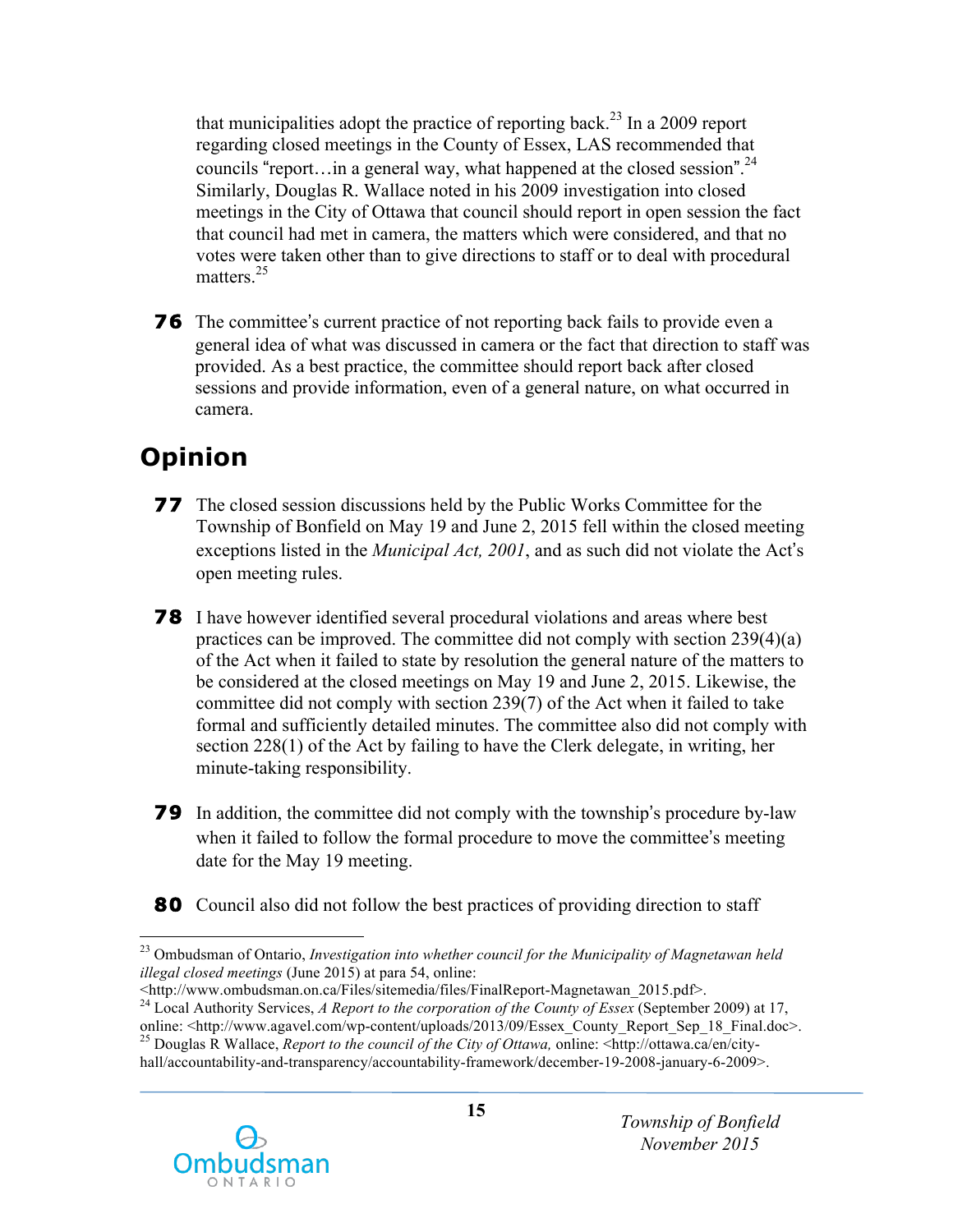through formal resolutions passed by a vote of the committee, and of reporting back following the closed session.

## **Recommendations**

**81** I make the following recommendations to assist the township in fulfilling its obligations under the Act and enhancing the transparency of its meetings.

#### **Recommendation 1**

 All members of the Public Works Committee for the Township of Bonfield should be vigilant in adhering to their individual and collective obligations to ensure that the committee complies with its responsibilities under the *Municipal Act, 2001* and its own procedure by-law.

#### **Recommendation 2**

 The Public Works Committee for the Township of Bonfield should take care to cite only the closed meeting exceptions in the Act that apply to the in camera discussion.

#### **Recommendation 3**

 The Public Works Committee should ensure that all changes to its meeting dates are done in accordance with the Township of Bonfield's procedure by-law.

#### **Recommendation 4**

 minutes are kept of all meetings of council, local boards, and committees of either of them. The Township of Bonfield should ensure that both open and closed session

#### **Recommendation 5**

 meeting records are complete and accurately reflect all of the substantive and procedural items that were discussed. The Public Works Committee for the Township of Bonfield should ensure that

#### **Recommendation 6**

 The Public Works Committee for the Township of Bonfield should implement the practice of audio or video recording its open and closed sessions.

#### **Recommendation 7**

 The Clerk for the Township of Bonfield should ensure that his or her minute- taking responsibility is delegated, in writing, to the individual(s) who will be taking meeting minutes for the Public Works Committee.